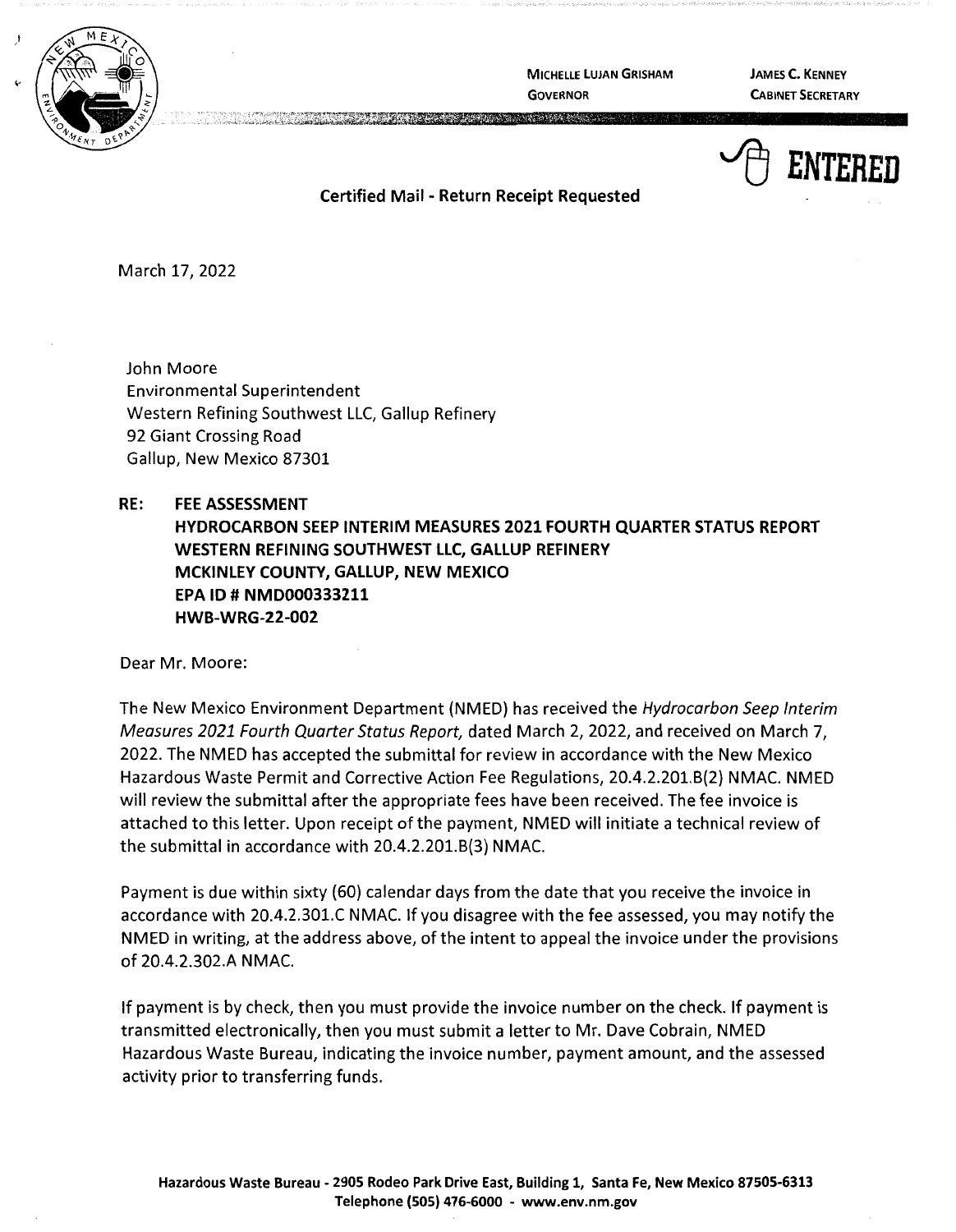Mr. Moore March 17, 2022 Page 2

If you have any questions regarding this letter, please contact Michiya Suzuki of my staff at 505- 690-6930.

ţ.

 $\ddot{\bullet}$ 

Sincerely,

Will  $\overline{\phantom{a}}$ 

Dave Cobrain Program Manager Hazardous Waste Bureau

cc: J. Sanchez, NMED HWB L. Tsinnajinnie, NMED HWB M. Suzuki, NMED HWB